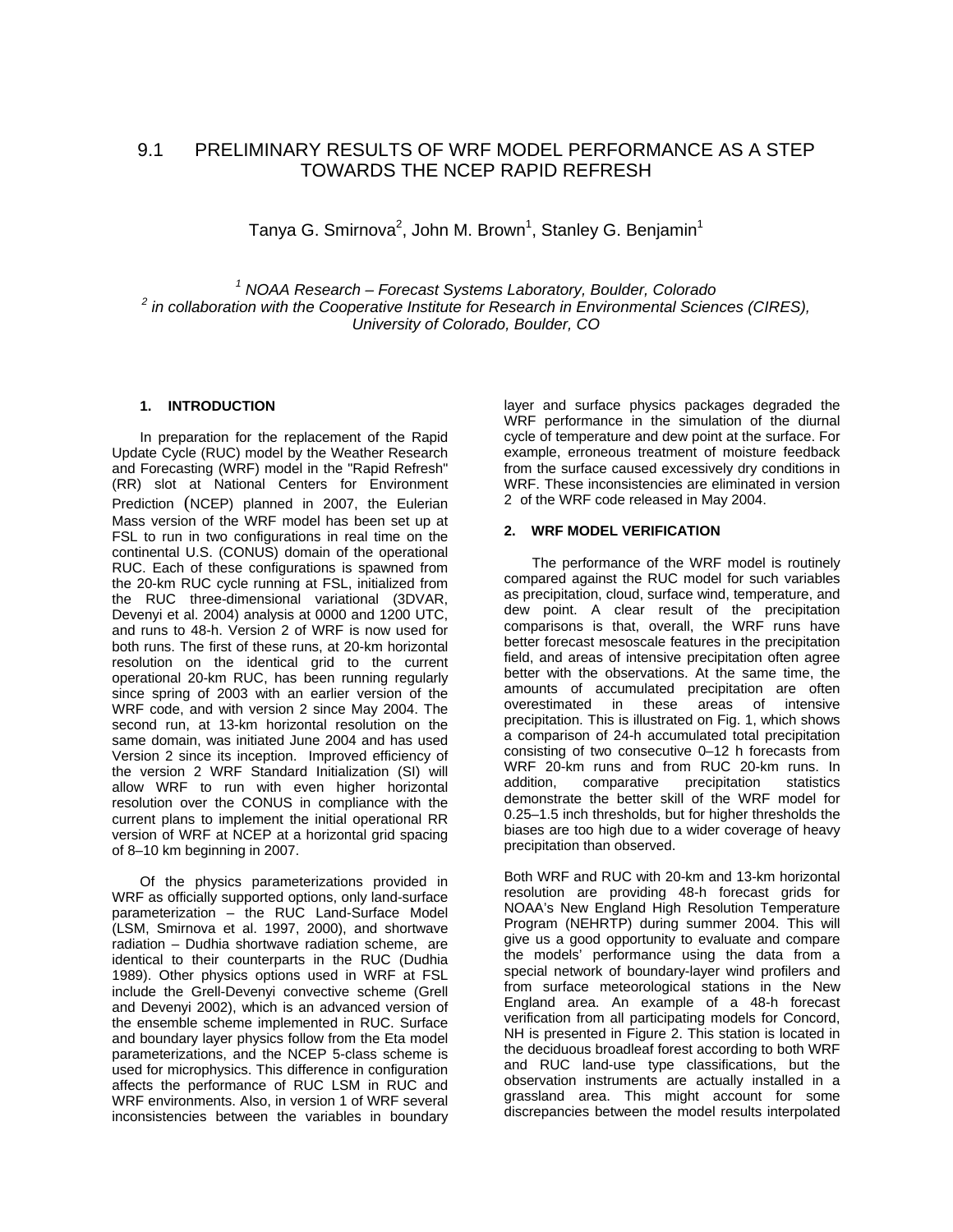to the station coordinates and the observations. Nevertheless, the models are, overall, capturing the

diurnal variations of surface temperature, dew point, and wind reasonably well.



*Figure 1. Top 3 panels: Comparisons of 24-h precipitation from two consecutive 12-h forecasts of 20-km WRF and RUC to NCEP precipitation analysis valid at 0000 UTC 17 June 2004. Table at bottom: Precipitation verification statistics from 20-km RUC (left) and 20-km WRF (right) depending on the precipitation amounts for the period 1–17 June 2004.* 

| <b>Variables</b>  | $20$ -km RUC | 20-km WRF |
|-------------------|--------------|-----------|
| Wind $spd - s.d.$ | 3.30         | 3.19      |
| Wind spd - bias   | 0.14         | 0.12      |
| $Temp - s.d.$     | 2.31         | 2.22      |
| Temp- bias 12z    | 1.86         | 0.49      |
| Temp-bias 00z     | 0.41         | $-0.21$   |
| Dewpoint - s.d.   | 2.28         | 2.20      |
| Dewpoint - bias   | 0.98         | 0.23      |

*Table 1. Standard deviations and biases of 12-h surface forecasts of wind speed, temperature, and dew point from RUC and WRF with 20-km horizontal resolution over the Eastern part of the domain averaged for the period 17 July – 3 August 2004.* 

The models' performance is dependent on many factors, including the horizontal resolution, but station verification of one particular forecast for a particular day is not enough to conclude which model is<br>superior. For example, the 13-km RUC initial For example, the 13-km RUC initial conditions are too moist and warm reaching more realistic values after 24 h. But on the second day into the forecast, the 13-km RUC is superior to the 20-km RUC and both the 13- and 20-km WRF, which daytime temperature forecasts are too cool. It is typical for station verifications to have one model perform better than another for one day and worse for a different day. Therefore, statistical analysis over longer periods of time and over larger areas will be more representative of the overall model performance. Table 1 demonstrates comparisons of averaged RMS errors and biases between RUC and WRF with 20-km horizontal resolution for the eastern part of the domain for the period 17 July – 3 August 2004. The RMS errors from RUC and WRF are comparable, the WRF model being only slightly superior. But the nighttime warm and moist biases in RUC are significantly reduced in the WRF model. This result is encouraging on the way toward replacing RUC with WRF, although the upper-air verification is also needed to demonstrate competitive performance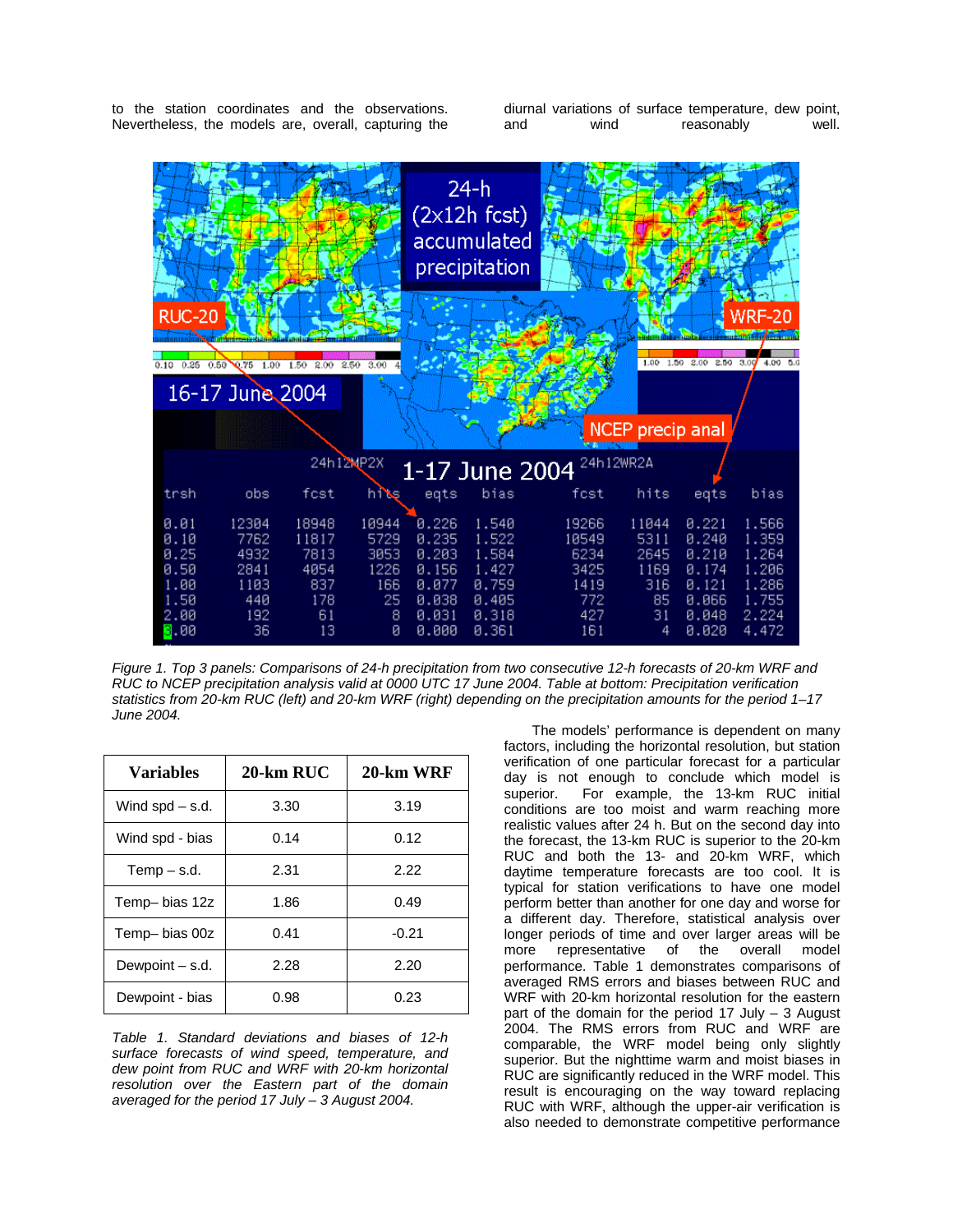of WRF against RUC. Also, the improved performance of WRF versus RUC should be

demonstrated at higher horizontal resolutions.



*Figure 2. Verification of the diurnal cycles of wind, temperature and dew point for Concord, NH, 30 July – 1 August 2004.* (Courtesy, J. Wilczak, NOAA/ETL)